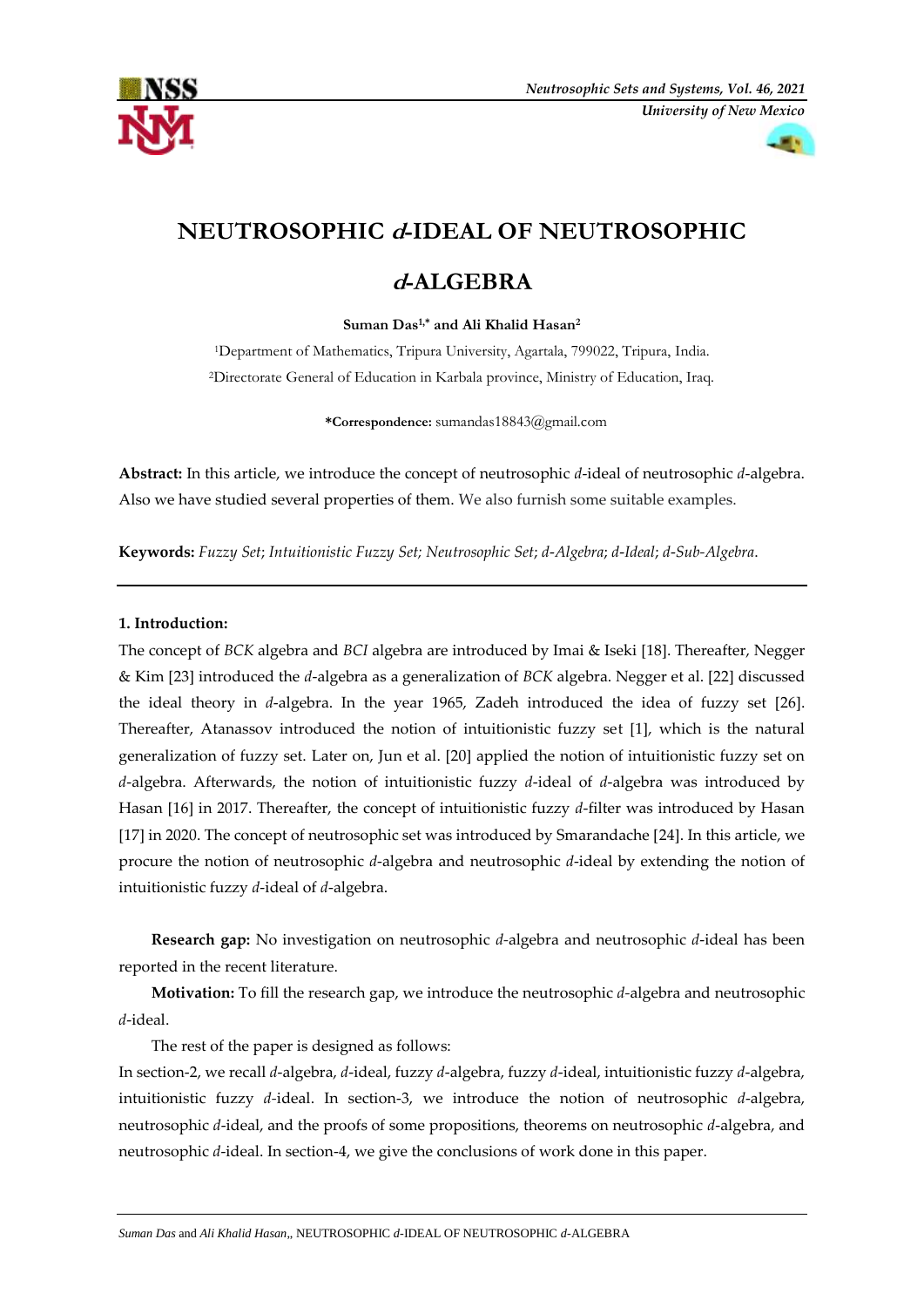#### **2. Preliminaries and Some Results:**

**Definition 2.1.**[17] Assume that *W* be a non-empty set and 0 be a constant. Then, *W* with a binary operation  $*$  is called a  $d$ -algebra if it satisfies the following three axioms:

(*i*) *c* ∗*c* =0, ∀ *c*∈ *W*

(*ii*) 0 ∗*c* =0, ∀ *c*∈ *W*

(*iii*)  $c * d = 0$  and  $d * c = 0 \Rightarrow c = d$ ,  $\forall c, d \in W$ .

We will refer to  $c * d$  by  $cd$ . And  $c \leq d$  iff  $cd = 0$ .

**Definition 2.2.**[17] A *d*-algebra *W* is called commutative if  $c(cd)=d(dc)$ ,  $\forall c, d \in W$ , and  $d(dc)$  is denoted by (*c*∧*d*).

**Definition 2.3.**[17] A *d*-algebra *W* is called bounded if there exist  $a \in W$  such that  $c \le a$  for all  $c \in W$ , i.e. *ca*=0, ∀*c*∈*W*.

**Definition 2.4.**[17] Let *W* be a *d*-algebra with binary operator  $*$  and  $A \subseteq W$ . Then, *A* is said to be a *d*-sub-algebra of *W*, if *c*,  $d \in A \implies d \in A$ .

**Definition 2.5.**[16] Let *W* be a *d*-algebra with binary operator  $*$  and a constant 0. Then, *D* $\subseteq$ *W* is called a *d*-ideal of *W* if it satisfies the following:

(*i*)  $a * b \in D$  and  $b \in D \implies a \in D$ ;

(*ii*)  $a \in D$  and  $b \in W \implies a * b \in D$ .

**Definition 2.6.**[15] Let  $Y = \{(c, T)(c): c \in W\}$  be a fuzzy set over a *d*-algebra *W*. Then, *A* is called a fuzzy *d*-algebra if  $T_Y(cd) \ge \min\{T_Y(c), T_Y(d)\}$ , for all  $c, d \in W$ .

**Definition 2.7.**[15] An fuzzy set *Y*={(*c*,*TY*(*c*),*FY*(*c*)): *cW*} over a *d*-algebra *W* is called the fuzzy *d*-ideal if it satisfies the following inequalities:

 $(i)$   $Tr(c) \geq min\{Tr(cd), Tr(d)\};$ 

(*iii*)  $T_Y(cd) \geq T_Y(c)$ , for all  $c, d \in W$ .

**Definition 2.8.**[14] Let  $Y = \{(c, T_Y(c), F_Y(c)) : c \in W\}$  be an intuitionistic fuzzy set over a *d*-algebra *W*. Then, *A* is called an intuitionistic fuzzy *d*-algebra if it satisfies the followings:

 $(i)$   $Tr(cd) \geq min\{Tr(c), Tr(d)\};$ 

 $(iii)$   $F_Y(cd) \leq max\{F_Y(c), F_Y(d)\};$ 

where  $c$ ,  $d \in W$ .

**Proposition 2.1.**[14] Every intuitionistic fuzzy *d*-algebra  $Y = \{(c, Ty(c), F_Y(c)) : c \in W\}$  of *W* satisfies the following inequalities:

(*i*)  $T_Y(0) \geq T_Y(c)$ , for all  $c \in W$ ;

(*ii*)  $F_Y(0) \leq F_Y(c)$ , for all  $c \in W$ .

**Definition 2.9.**[10] An intuitionistic fuzzy set  $Y = \{(c, T_Y(c), F_Y(c)) : c \in W\}$  over a *d*-algebra *W* is called the intuitionistic fuzzy *d*-ideal if it satisfies the following inequalities:

 $(i)$   $T_Y(c) \geq \min\{T_Y(cd), T_Y(d)\};$ 

 $(iii)$   $F_Y(c) \leq \max\{F_Y(cd), F_Y(d)\};$ 

 $(iii)$   $T_Y(cd) \geq T_Y(c)$ ;

(*iv*)  $F_Y(cd) \geq F_Y(c)$ ; for all  $c, d \in Y$ .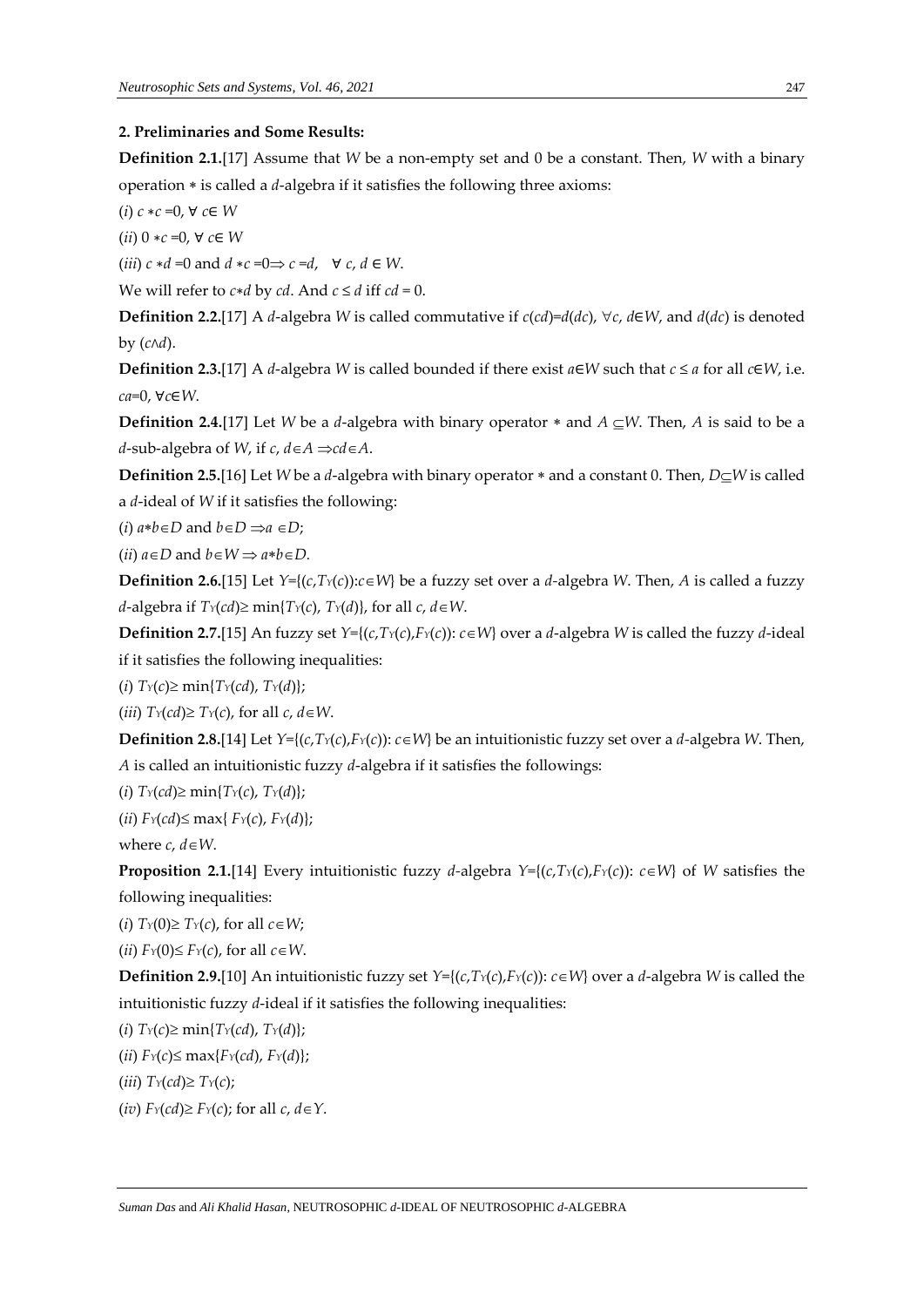**Proposition 2.2.**[10] Let  $Y = \{(c, Ty(c), F_Y(c)) : c \in W\}$  be an intuitionistic fuzzy *d*-ideal over a *d*-algebra *W*. Then, the following inequalities hold:

 $T_Y(0) \geq T_Y(c)$ ,  $F_Y(0) \leq F_Y(c)$ , for all  $c \in W$ .

**Definition 2.10.**[18] A neutrosophic set over a universal set *W* is defined as follows:

 $H = \{(y, T_H(y), I_H(y), F_H(y)) : y \in W\}$ , where  $T_H(y)$ ,  $I_H(y)$  and  $F_H(y)$  ( $\in$ ] $\cdot 0.1^{\cdot}$  are the truth, indeterminacy and false membership value of *y* and  $0 \leq T_H(y) + I_H(y) + F_H(y) \leq 3^*$ .

**Definition 2.11.**[18] The neutrosophic whole set  $(1<sub>N</sub>)$  and neutrosophic null set  $(0<sub>N</sub>)$  over a universal set *W* is defined as follows:

(*i*)  $1_N = \{(y, 1, 0, 0): y \in W\}.$ 

(*ii*)  $0_N = \{(y,0,0,1): y \in W\}.$ 

**Definition 2.12.**[18] Assume that  $H=\{(y, T_H(y), I_H(y), F_H(y)) : y \in W\}$  and  $K=\{(y, T_K(y), I_K(y), F_K(y)) : y \in W\}$ are any two neutrosophic sets over *X*. Then,

 $(i)$   $H \cup K = \{(y, T_H(y) \vee T_K(y), I_H(y) \wedge I_K(y), F_H(y) \wedge F_K(y)) : y \in W\};$ 

 $(iii)$   $H \cap K = \{(y, T_H(y) \land T_K(y), I_H(y) \lor I_K(y), F_H(y) \lor F_K(y))$ :  $y \in W\};$ 

 $(iii) H<sup>c</sup> = { (y, 1-T<sub>H</sub>(y), 1-I<sub>H</sub>(y), 1-F<sub>H</sub>(y)) : y \in W };$ 

 $(iv)$   $H \subset K \Leftrightarrow T_H(y) \leq T_K(y)$ ,  $I_H(y) \geq I_K(y)$ ,  $F_H(y) \geq F_K(y)$ , for each  $y \in W$ .

### **3. Neutrosophic** *d***-Algebra and Neutrosophic** *d***-Ideal:**

**Definition 3.1.** Let  $Y=\{(c,T)(c),I/(c),F/(c)\}\subset\mathbb{W}\}$  be an neutrosophic set over a *d*-algebra W. Then, *A* is called a neutrosophic *d*-algebra if it satisfies the followings:

 $(i)$   $T_Y(c*d) \geq \min\{T_Y(c), T_Y(d)\};$ 

 $(iii) I_Y(c*d) \leq max{I_Y(c), I_Y(d)};$ 

 $(iii)$   $F_Y(c*d) \leq \max\{F_Y(c), F_Y(d)\};$ 

where  $c$ ,  $d \in W$ .

**Example 3.1.** Take  $W = \{0, c, d, w\}$  with the following table

| $\star$          | $\boldsymbol{0}$ | $\mathcal C$     | $\boldsymbol{d}$ | W                |
|------------------|------------------|------------------|------------------|------------------|
| $\boldsymbol{0}$ | 0                | 0                | 0                | $\boldsymbol{0}$ |
| С                | с                | 0                | 0                | С                |
| $\boldsymbol{d}$ | $\boldsymbol{d}$ | $\boldsymbol{d}$ | $\boldsymbol{0}$ | 0                |
| W                | w                | W                | $\boldsymbol{d}$ | $\overline{0}$   |

Note that if we define

 $T_Y(a) = \begin{cases} 0.2 & if a = 0, c \\ 0.02 & if a = d, w \end{cases}$ 0.2  $if a = 0, c$ <br>
0.02  $if a = d, w$ ,  $I_Y(a) = \begin{cases} 0.09 & if a = 0, c \\ 0.8 & if a = d, w \end{cases}$ 0.09  $if a = 0, c$  and  $F_Y(a) = \begin{cases} 0.05 & if a = 0, c \\ 0.7 & if a = d, w \end{cases}$ 0.7  $if a = d, w$ 

So we can show easily that  $Y = \{(c, T_Y(c), I_Y(c), F_Y(c)) : c \in W\}$  is a neutrosophic d-algebra

**Proposition 3.1.** Every neutrosophic *d*-algebra  $Y=(c,T<sub>Y</sub>(c),I<sub>Y</sub>(c))$ :  $c \in W$ } of *W* satisfies the following inequalities:

(*i*)  $T_Y(0) \geq T_Y(c)$ , for all  $c \in W$ ;

(*ii*)  $I_Y(0) \leq I_Y(c)$ , for all  $c \in W$ ;

*Suman Das* and *Ali Khalid Hasan*, NEUTROSOPHIC *d*-IDEAL OF NEUTROSOPHIC *d*-ALGEBRA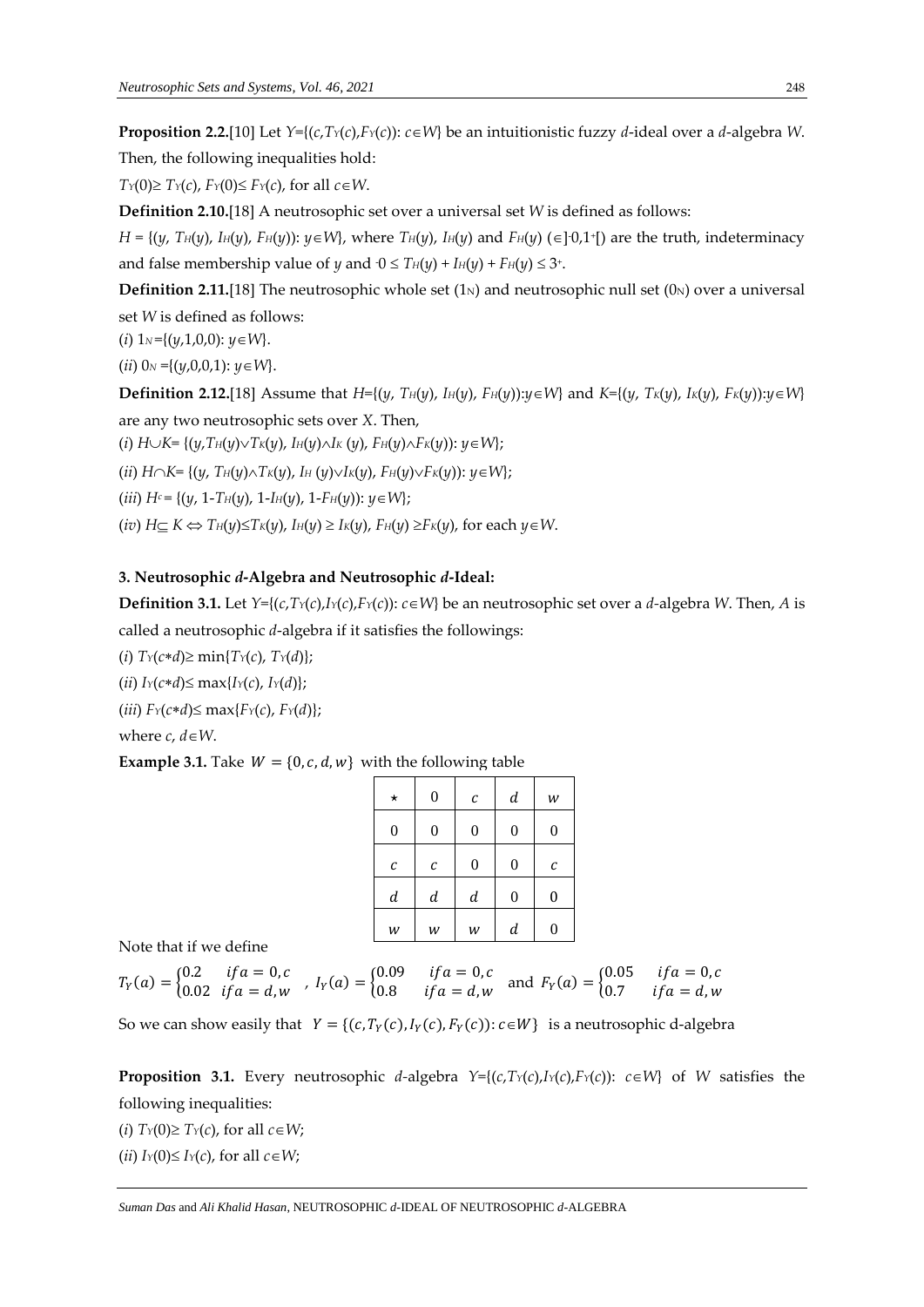$(iii)$   $F_Y(0) \leq F_Y(c)$ , for all  $c \in W$ .

**Proof.** Assume that  $Y = \{(c, Tx(c), I_Y(c), F_Y(c)) : c \in W\}$  be a neutrosophic *d*-algebra of *W*. Let  $c \in W$ . Then

(*i*)  $T_Y(0) = T_Y(c*c) \ge \min\{T_Y(c), T_Y(c)\} = T_Y(c)$ , (using definition 2.1. & 3.1.)

 $(iii) I_Y(0) = I_Y(c*c) \le \max\{I_Y(c), I_Y(c)\} = I_Y(c)$ , (using definition 2.1. & 3.1.)

 $(iii)$   $F_Y(0) = F_Y(c*c) \le \max\{F_Y(c), F_Y(c)\} = F_Y(c)$ , (using definition 2.1. & 3.1.)

**Theorem 3.1.** Let  $\{Y_i: i \in \Delta\}$  be the family of neutrosophic *d*-algebra of *W*. Then,  $\bigcap_{i \in \Delta} Y_i$  is a neutrosophic *d*-algebra of *W*.

**Proof.** Assume that  ${Y_i : i \in \Delta}$  be the family of neutrosophic *d*-algebra of *W*. Now,  $\bigcap_{i\in\Delta}Y_i=\{(c,\wedge T_{Y_i}(c),\vee I_{Y_i}(c),\vee F_{Y_i}(c))\colon c\in W\}$ . Let  $c, d\in W$ . Then,

 $(i) \wedge T_{Y_i}(c*d) \ge \wedge \min\{T_{Y_i}(c), T_{Y_i}(d)\} = \min\{\wedge T_{Y_i}(c), \wedge T_{Y_i}(d)\}$ 

 $\Rightarrow \wedge T_{Y_i}(c*d) \ge \min\{\wedge T_{Y_i}(c), \wedge T_{Y_i}(d)\};$ 

 $(iii) \vee I_{Y_i}(c*d) \le \vee \max\{I_{Y_i}(c), I_{Y_i}(d)\} = \max\{\vee I_{Y_i}(c), \wedge I_{Y_i}(d)\}$ 

 $\Rightarrow \lor I_{Y_i}(c*d) \le \max\{\lor I_{Y_i}(c), \land I_{Y_i}(d)\};$ 

 $(iii) \vee F_{Y_i}(c*d) \le \vee \max\{F_{Y_i}(c), F_{Y_i}(d)\} = \max\{\vee F_{Y_i}(c), \wedge F_{Y_i}(d)\}$ 

 $\Rightarrow \forall F_{Y_i}(c*d) \le \max\{\forall F_{Y_i}(c), \land F_{Y_i}(d)\};$ 

Therefore, ⋂ is also a neutrosophic *d*-algebra of *W*.

**Theorem 3.3.** If  $Y=\{(c,T_Y(c),I_Y(c),F_Y(c))\colon c\in W\}$  is a neutrosophic d-algebra of W, then the sets  $W_I=\{c\in W:$  $T_Y(c)=T_Y(0)$ ,  $W_F[c \in W: I_Y(c)=I_Y(0)]$ , and  $W_F=[c \in W: F_Y(c)=F_Y(0)]$  are d-sub-algebras of W.

**Proof.** Assume that  $Y=\{(c,T)(c),I/(c),F/(c)\}$ :  $c \in W$ } be a neutrosophic *d*-algebra of *W*. Given  $W_I=\{c \in W:$  $T_Y(c)=T_Y(0)$ ,  $W=\{c\in W: I_Y(c)=I_Y(0)\}\$ , and  $W_F=\{c\in W: F_Y(c)=F_Y(0)\}\$ . Let  $c, d\in W_T$ . Therefore,  $T_Y(c)=T_Y(0)$ ,  $T_Y(d)=T_Y(0)$ . Now by definition 2.1,  $T_Y(c*d) \ge \min\{T_Y(c), T_Y(d)\} = \min\{T_Y(0), T_Y(0)\} = T_Y(0)$ , i.e.  $T_Y(c*d) \ge$ *T*<sup>*Y*</sup>(0). Again from proposition 3.1, it is clear that *T*<sup>*Y*</sup>(0)≤ *T*<sup>*Y*</sup>(*c*<sup>\*</sup>*d*). Therefore *T*<sup>*Y*</sup>(*c*<sup>\*</sup>*d*)= *T*<sup>*Y*</sup>(0). This implies that  $c*d \in W_T$ . Hence c,  $d \in W_T \implies c*d \in W_T$ . Therefore the set  $W_T = \{c \in W : T_Y(c) = T_Y(0)\}$  is a d-sub-algebra of *W*.

Similarly we can easily show that  $W = \{c \in W: I_Y(c) = I_Y(0)\}$  and  $W = \{c \in W: F_Y(c) = F_Y(0)\}$  are *d*-sub-algebras of *W*.

**Definition 3.2.** Assume that  $Y = \{(c, T_Y(c), I_Y(c), F_Y(c)) : c \in W\}$  be a neutrosophic set over *W*. Then, the sets  $W(T_Y, \alpha) = \{c \in W : T_Y(c) \ge \alpha\}$ ,  $W(I_Y, \alpha) = \{c \in W : I_Y(c) \le \alpha\}$ ,  $W(F_Y, \alpha) = \{c \in W : F_Y(c) \le \alpha\}$  are respectively called  $T$ -level  $\alpha$ -cut, *I*-level  $\alpha$ -cut, *F*-level  $\alpha$ -cut of  $Y$ .

**Theorem 3.4.** Assume that  $Y = \{(c, T_Y(c), I_Y(c), F_Y(c)) : c \in W\}$  be a neutrosophic *d*-algebra of *W*. Then, for any  $\alpha \in [0,1]$ , the *T*-level  $\alpha$ -cut, *I*-level  $\alpha$ -cut, *F*-level  $\alpha$ -cut of *Y* are *d*-sub-algebra of *W*.

**Proof.** Assume that  $Y=\{(c,T\gamma(c), I\gamma(c)) : c \in W\}$  be a neutrosophic *d*-algebra of *W*. Then, *T*-level  $\alpha$ -cut of  $Y = W(T_Y, \alpha) = \{c \in W : T_Y(c) \ge \alpha\}$ , I-level  $\alpha$ -cut of  $Y = W(I_Y, \alpha) = \{c \in W : I_Y(c) \le \alpha\}$ , and F-level  $\alpha$ -cut of  $Y = W(T_Y, \alpha)$  $W(F_Y, \alpha) = \{c \in W: F_Y(c) \leq \alpha\}.$ 

Let  $c, d \in W(T_Y, \alpha)$ . Therefore,  $T_Y(c) \geq \alpha$ ,  $T_Y(d) \geq \alpha$ . Now  $T_Y(c * d) \geq \min\{T_Y(c), T_Y(d)\} \geq \min\{\alpha, \alpha\} \geq \alpha$ . This implies,  $c*d \in W(T_Y, \alpha)$ . Hence,  $c, d \in W(T_Y, \alpha) \Rightarrow c*d \in W(T_Y, \alpha)$ . Therefore,  $W(T_Y, \alpha)$  i.e. *T*-level  $\alpha$ -cut of *Y* is a *d*-sub-algebra of *W*.

Similarly, we can easily show that *I*-level  $\alpha$ -cut, *F*-level  $\alpha$ -cut of *Y* are *d*-sub-algebra of *W*.

*Suman Das* and *Ali Khalid Hasan*, NEUTROSOPHIC *d*-IDEAL OF NEUTROSOPHIC *d*-ALGEBRA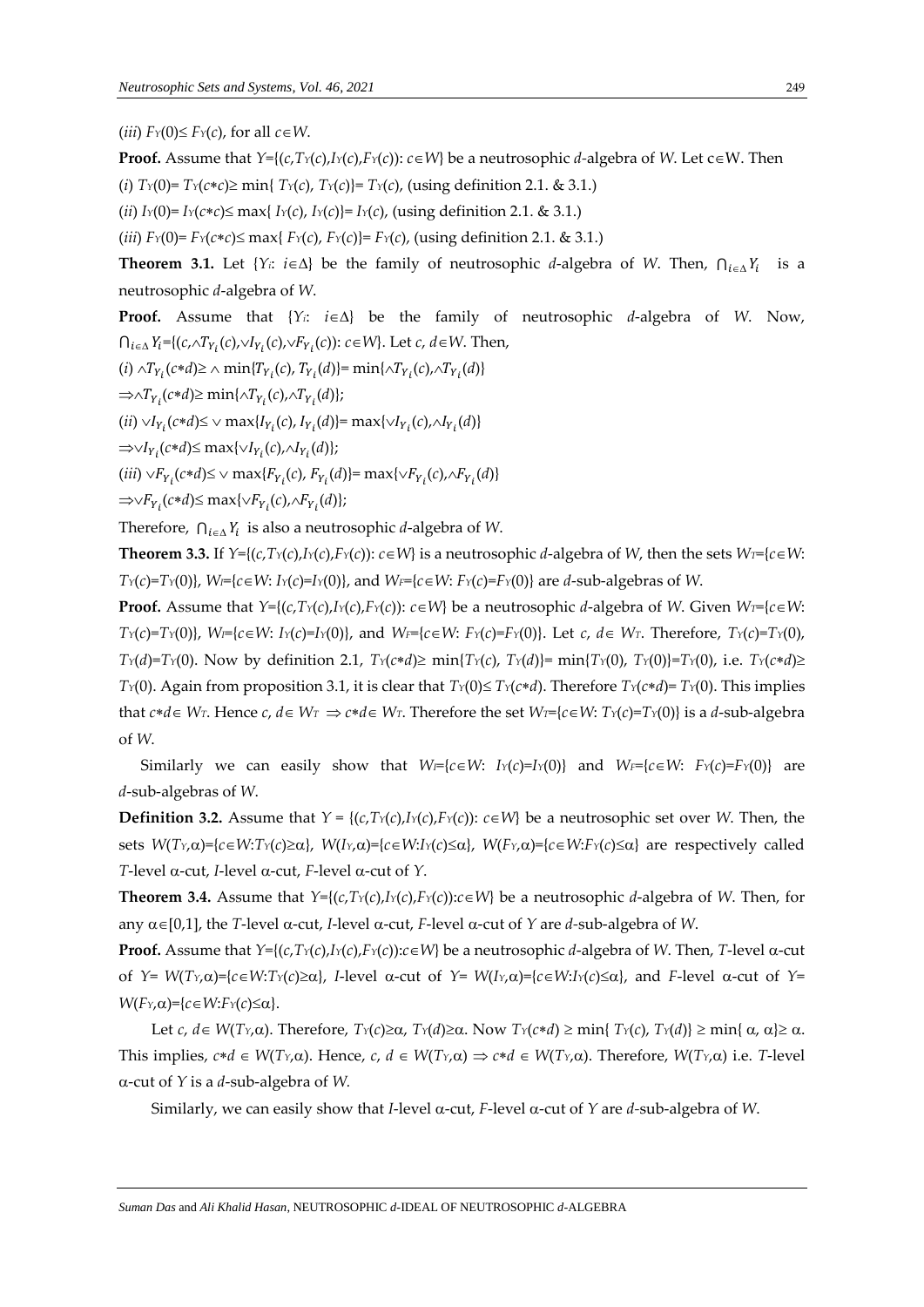**Definition 3.3.** An neutrosophic set  $Y=\{(c,T\vee(c),I\vee(c),F\vee(c)) : c\in W\}$  over a *d*-algebra *W* is called a neutrosophic *d*-ideal if it satisfies the following inequalities:

- $(i)$   $T_Y(c) \geq \min\{T_Y(cd), T_Y(d)\};$
- $(iii)$   $F_Y(c) \leq max{F_Y(cd)}$ ,  $F_Y(d)$ ;
- $(iii)$   $I_Y(c) \leq \max\{I_Y(cd), I_Y(d)\};$
- $(i\bar{v})$   $Tr(cd) \geq Tr(c)$ ;
- $F_Y(cd) \geq F_Y(c)$ ;
- (*vi*)  $I_Y(cd) \geq I_Y(c)$ , for all  $c, d \in Y$ .

**Example 3.2.** Take  $W = \{0, c, d, w\}$  with the following table

| * | $\theta$         | с | $\boldsymbol{d}$ |
|---|------------------|---|------------------|
| 0 | $\boldsymbol{0}$ | 0 | $\boldsymbol{0}$ |
| с | $\boldsymbol{d}$ | 0 | $\boldsymbol{d}$ |
| d | С                | c | 0                |

Note that if we define

 $T_Y(a) = \begin{cases} 0.9 & if a = 0 \\ 0.01 & if a = c, c \end{cases}$ 0.9  $if a = 0$ <br>0.01  $if a = c, d$ ,  $I_Y(a) = \begin{cases} 0.1 & if a = 0 \\ 0.5 & if a = c, d \end{cases}$ 0.1  $if a = 0$  and  $F_Y(a) = \begin{cases} 0.2 & if a = 0 \\ 0.6 & if a = c, d \end{cases}$ 0.6  $if a = c, d$ 

Then  $Y = \{(c, T_Y(c), I_Y(c), F_Y(c)) : c \in W\}$  is a neutrosophic *d*-ideal of d-algebra

**Proposition 3.2.** If  $Y=\{(c,T_Y(c),I_Y(c)); c\in W\}$  is a neutrosophic d-ideal of W, then  $T_Y(0)\geq T_Y(c)$ ,  $I_Y(0)\leq$ *I*<sup> $Y$ </sup>(*c*), *F*<sup> $Y$ </sup>(0)  $\leq$  *F*<sup> $Y$ </sup>(*c*), for all *c* $\in$  *W*.

**Proof.** Assume that  $Y=\{(c,T)(c),I/(c),F/(c)\}$ :  $c \in W\}$  is a neutrosophic *d*-ideal of *W*, and *c* be any arbitrary element of W. Since  $T_Y(c*c) \geq T_Y(c)$ , so  $T_Y(0) \geq T_Y(c)$ . Similarly, since  $I_Y(c*c) \leq I_Y(c)$ , so  $I_Y(0) \leq I_Y(c)$ . Again, since  $F_Y(c*c) \leq F_Y(c)$ , so  $F_Y(0) \leq F_Y(c)$ .

**Theorem 3.6.** Assume that  $Y=\{(x,T)(x),I(x),F(x)):x\in W\}$  is a neutrosophic d-ideal of W. If  $x*y\leq z$ , then  $T_Y(x) \ge \min\{T_Y(y), T_Y(z)\}, I_Y(x) \le \max\{I_Y(y), I_Y(z)\}, F_Y(x) \le \max\{F_Y(y), F_Y(z)\}.$ 

**Proof.** Assume that  $Y=\{(x, T_Y(x), I_Y(x), F_Y(x)) : x \in W\}$  be an neutrosophic *d*-ideal of *W*. Let *x*, *y*, *z* be any three element of *W* such that  $x*y\leq z$ . Then by definition 2.1,  $(x*y)*z=0$ .

Now,  $T_Y(x) \ge \min\{T_Y(x*y), T_Y(y)\}\ge \min\{\min\{T_Y((x*y)*z), T_Y(z)\}, T_Y(y)\} = \min\{\min\{T_Y(0), T_Y(z)\}, T_Y(y)\}\ge \min\{\min\{T_Y(y, T_Y(y))\}, T_Y(y, T_Y(y)) = \min\{\min\{T_Y(y, T_Y(y))\}, T_Y(y, T_Y(y))\}$  $\min\{T_Y(z), T_Y(y)\}.$  Therefore,  $T_Y(x) \geq \min\{T_Y(y), T_Y(z)\}.$ 

Now,  $I_Y(x) \le \max\{I_Y(x*y), I_Y(y)\} \le \max\{\max\{I_Y((x*y)*z), I_Y(z)\}, I_Y(y)\} = \max\{\max\{I_Y(0), I_Y(z)\}, I_Y(y)\} \le \max\{\max\{I_Y(0), I_Y(z)\}, I_Y(y)\}$  $\max\{I_Y(z), I_Y(y)\}.$  Therefore,  $I_Y(x) \leq \max\{I_Y(y), I_Y(z)\}.$ 

Again,  $F_Y(x) \le \max\{F_Y(x*y), F_Y(y)\} \le \max\{\max\{F_Y((x*y)*z), F_Y(z)\}, F_Y(y)\} = \max\{\max\{F_Y(0), F_Y(z)\}, F_Y(y)\} \le \max\{\max\{F_Y(z)\}, F_Y(y)\}$  $\max{F_Y(z)}$ ,  $F_Y(y)$ }. Therefore,  $F_Y(x) \leq \max{F_Y(y)}$ ,  $F_Y(z)$ }.

**Theorem 3.7.** Assume that  $Y=\{(c,T\gamma(c),I\gamma(c),F\gamma(c))\colon c\in W\}$  is a neutrosophic *d*-ideal of W. If  $x \le z$ , then  $T_Y(x) \geq T_Y(z)$ ,  $I_Y(x) \leq I_Y(z)$ ,  $F_Y(x) \leq F_Y(z)$ .

**Proof.** Assume that  $Y=\{(c,T\gamma(c),I\gamma(c),F\gamma(c))\colon c\in W\}$  is a neutrosophic d-ideal of W. Also let x, z be any two element of *W* such that  $x \le z$ . Then by the definition 2.1,  $x \cdot z = 0$ .

Now,  $T_Y(x) \ge \min\{T_Y(x \ast z), T_Y(z)\} = \min\{T_Y(0), T_Y(z)\}, T_Y(z)\} = T_Y(z)$ . Therefore,  $T_Y(x) \ge T_Y(z)$ .

Now,  $I_Y(x) \le \max\{I_Y(x \ast z), I_Y(z)\} = \max\{I_Y(0), I_Y(z)\}, I_Y(z)\} = I_Y(z)$ . Therefore,  $I_Y(x) \le I_Y(z)$ .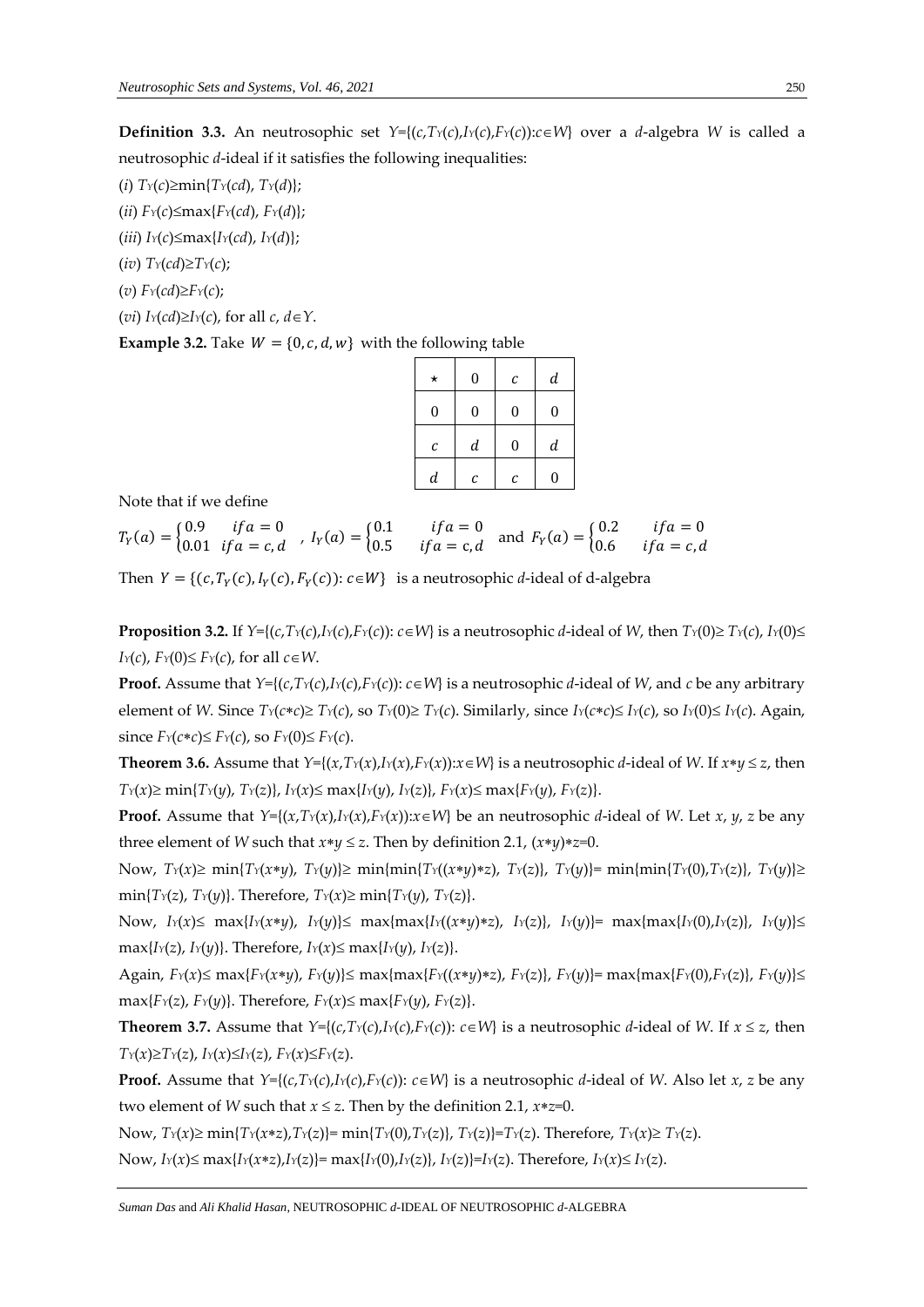Now,  $F_Y(x) \le \max\{F_Y(x * z), F_Y(z)\} = \max\{F_Y(0), F_Y(z)\}, F_Y(z)\} = F_Y(z)$ . Therefore,  $F_Y(x) \le F_Y(z)$ .

**Theorem 3.10.** If  $\{D_i: i \in \Delta\}$  be the collection of neutrosophic *d*-ideals of *d*-algebra *W*, then  $\bigcap_{i \in \Delta} D_i$  is also a neutrosophic *d*-ideal of *d*-algebra *W*.

**Proof.** Assume that  ${D_i: i \in \Delta}$  be the collection of neutrosophic *d*-ideals of *d*-algebra *W*. We have  $\bigcap_{i \in \Delta} D_i = \{ (c, \land T_{Y_i}(c), \lor I_{Y_i}(c), \lor F_{Y_i}(c)) : c \in W \}.$ 

 $\text{Now } \wedge T_{Y_i}(c) \ge \wedge \{\min\{T_{Y_i}(c*d), T_{Y_i}(d)\}\}\ge \min\{\wedge T_{Y_i}(c*d), \wedge T_{Y_i}(d)\},$ 

 $\vee I_{Y_i}(c) \le \vee \{\max\{I_{Y_i}(c*d), I_{Y_i}(d)\}\}\le \max\{\vee I_{Y_i}(c*d), \vee I_{Y_i}(d)\},$ 

 $\text{and} \cup I_{Y_i}(c) \leq \bigcup \{\max\{I_{Y_i}(c*d), I_{Y_i}(d)\}\}\leq \max\{\bigcup_{Y_i}(c*d), \bigcup_{Y_i}(d)\}.$ 

Since  $T_{Y_i}(c*d) \ge T_{Y_i}(c)$ ,  $I_{Y_i}(c*d) \le I_{Y_i}(c)$ ,  $I_{Y_i}(c*d) \le I_{Y_i}(c)$ , for all *i*, we have  $\wedge T_{Y_i}(c*d) \ge \wedge T_{Y_i}(c)$ ,  $\vee I_{Y_i}(c*d) \le T_{Y_i}(c*d)$  $\vee I_{Y_i}(c)$ ,  $\vee I_{Y_i}(c*d) \leq \vee I_{Y_i}(c)$ , for all *i*. Hence  $\bigcap_{i \in \Delta} D_i = \{(c, \wedge T_{Y_i}(c), \vee I_{Y_i}(c)), \vee F_{Y_i}(c)\}$ :  $c \in W\}$  is a neutrosophic *d*-ideal of *W.*

**Theorem 3.11.** A neutrosophic set  $Y = \{(c, T_Y(c), F_Y(c), I_Y(c)) : c \in W\}$  is neutrosophic *d*-ideal of *d*-algebra *W* if and only if the corresponding fuzzy set  $\{(c,T)(c)\}\colon c\in W\}$ ,  $\{(c,1-I)(c)\}\colon c\in W\}$ ,  $\{(c,1-F)(c)\}\colon c\in W\}$  are fuzzy *d*-ideal of *W*.

**Proof.** Assume that  $Y=\{(c,T_Y(c),F_Y(c),F_Y(c))\colon c\in W\}$  be a neutrosophic *d*-ideal of *W*. Therefore for all  $c,d \in W$ ,  $T_Y(c) \ge \min\{T_Y(cd), T_Y(d)\}\$ ;  $T_Y(cd) \ge T_Y(c)$ ;  $I_Y(c) \le \max\{I_Y(cd), I_Y(d)\}\$ ;  $I_Y(cd) \le I_Y(c)$ ;  $F_Y(c) \le \max\{F_Y(cd), F_Y(d) \}$ *FY*(*d*)}; *FY*(*cd*)*FY*(*c*).

Since for all c,  $d \in W$ ,  $T_Y(c) \ge \min\{T_Y(cd), T_Y(d)\}$ ;  $T_Y(cd) \ge T_Y(c)$ , so the fuzzy set  $\{(c,T_Y(c)) : c \in W\}$  is a fuzzy *d*-ideal of *W*.

Now, for all  $c, d \in W$ ,

 $I_Y(c) \leq \max\{I_Y(cd), I_Y(d)\} \Rightarrow 1 - I_Y(c) \geq \min\{1 - I_Y(cd), 1 - I_Y(d)\};$ 

 $I_Y(cd) \leq I_Y(c) \Rightarrow 1-I_Y(cd) \geq 1-I_Y(c)$ ;

Therefore, the fuzzy set  $\{(c,1-Iy(c)) : c \in W\}$  is a fuzzy *d*-ideal of *W*.

Again, for all  $c, d \in W$ ,

 $F_Y(c) \leq \max\{F_Y(cd), F_Y(d)\} \Rightarrow 1 - F_Y(c) \geq \min\{1 - F_Y(cd), 1 - F_Y(d)\};$ 

 $F_Y(cd) \leq F_Y(c) \implies 1 - F_Y(cd) \geq 1 - F_Y(c)$ ;

Therefore, the fuzzy set  $\{(c,1-F*Y*(c)): c \in W\}$  is a fuzzy *d*-ideal of *W*.

Hence for an neutrosophic *d*-ideal  $Y=\{(c,T_Y(c),F_Y(c),I_Y(c)): c\in W\}$  of *W*, the corresponding fuzzy sets {(*c*,*TY*(*c*)): *cW*}, {(*c*,1-*IY*(*c*)): *cW*}, {(*c*,1-*FY*(*c*)): *cW*} are fuzzy *d*-ideal of *W*.

**Theorem 3.12.** If a neutrosophic set  $Y=\{(c,T_Y(c),F_Y(c),I_Y(c)): c\in W\}$  is neutrosophic *d*-ideal of *d*-algebra W, then the sets  $W(T_Y) = \{c \in W: Tx(c) = Tx(0)\}\$ ,  $W(I_Y) = \{c \in W: I_Y(c) = I_Y(0)\}\$ , and  $W(F_Y) = \{c \in W: F_Y(c) = F_Y(0)\}\$  are *d*-ideal of *W*.

**Proof.** Assume that  $Y = \{(c, T_Y(c), F_Y(c), I_Y(c)) : c \in W\}$  be a neutrosophic *d*-ideal of a *d*-algebra *W*.

Let  $a * b \in W(TY)$  and  $b \in W(TY)$ . Therefore,  $T_Y(a * b) = T_Y(0)$  and  $T_Y(b) = T_Y(0)$ . Since Y is a neutrosophic d-ideal of a d-algebra W, so  $T_Y(a) \ge \min\{T_Y(a*b), T_Y(b)\} = \min\{T_Y(0), T_Y(0)\} = T_Y(0)$ . This implies that  $T_Y(a) \geq T_Y(0)$ . Again by proposition 3.2, it is clear that  $T_Y(0) \geq T_Y(a)$ . Hence  $T_Y(a) = T_Y(0)$ , i.e.  $a \in W(T_Y)$ . Therefore,  $a * b \in W(T_Y)$  and  $b \in W(T_Y) \Rightarrow a \in W(T_Y)$ .

Again let  $a \in W(T)$  and  $b \in W$ . Therefore,  $T_Y(a)=T_Y(0)$ . Since *Y* is a neutrosophic *d*-ideal of a *d*-algebra W, so  $T_Y(a*b) \geq T_Y(a) = T_Y(0)$ . This implies that  $T_Y(a*b) \geq T_Y(0)$ . From proposition 3.2, it is clear that  $T_Y(0) \geq$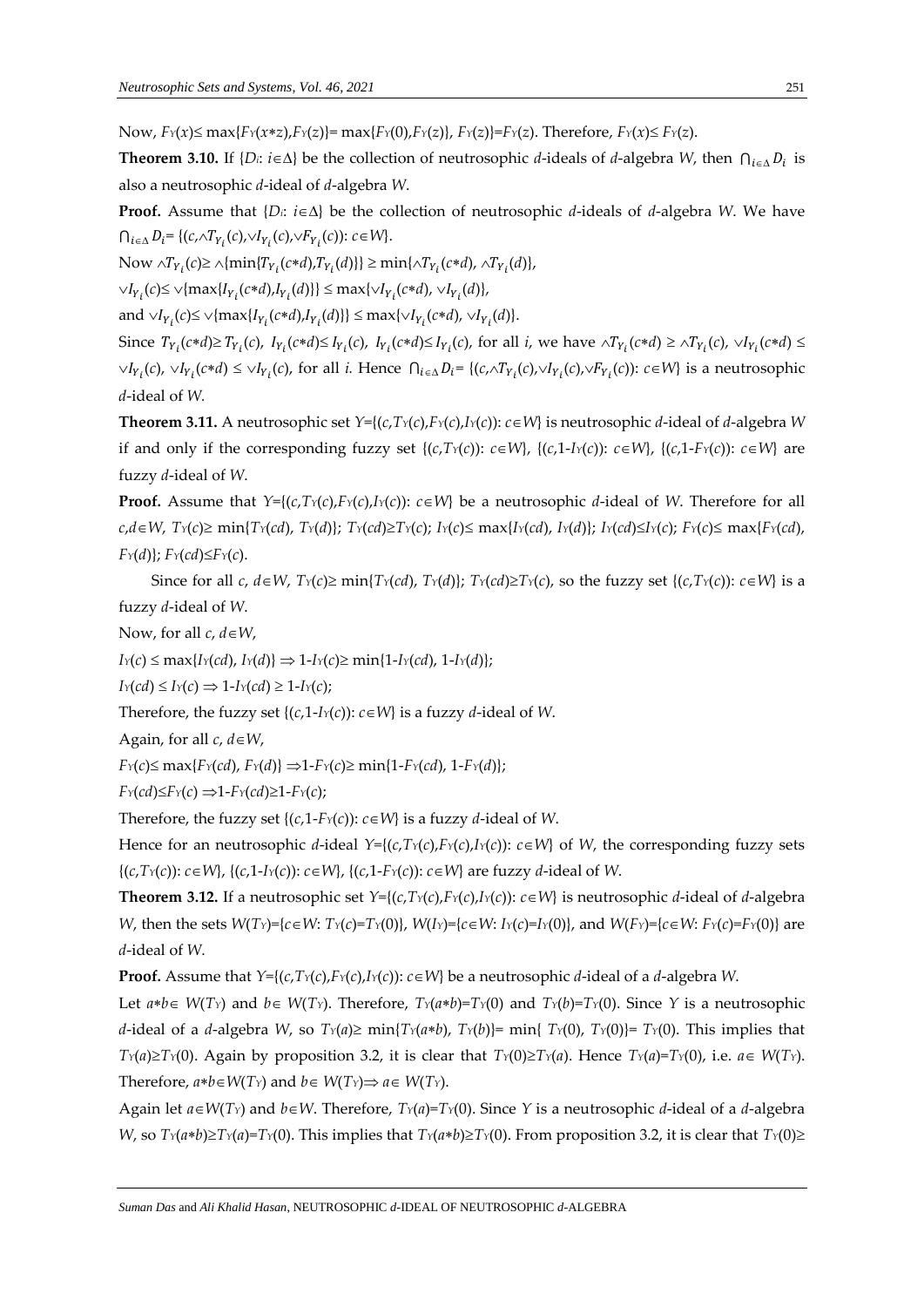$T_Y(a*b)$ . Hence  $T_Y(a*b) = T_Y(0)$ , i.e.  $a*b \in W(T_Y)$ . Therefore,  $a \in W(T_Y)$  and  $b \in W \Rightarrow a*b \in W(T_Y)$ . Hence the set  $W(T_Y) = {c \in W: T_Y(c) = T_Y(0)}$  is a *d*-ideal of *W*.

Similarly we can show that, the sets  $W(I_Y)=\{c\in W: I_Y(c)=I_Y(0)\}\$ , and  $W(F_Y)=\{c\in W: F_Y(c)=F_Y(0)\}\$  are *d*-ideal of *W*.

#### **5. Conclusions:**

In this article, we introduce the notion of neutrosophic *d*-ideals of *d*-algebra. Further we have investigated different properties and study some relations on neutrosophic *d*-algebra. By defining neutrosophic *d*-algebra, neutrosophic *d*-ideals, we prove some propositions, theorems on neutrosophic *d*-algebra and *d*-ideal.

In the future, we hope that many new notions namely neutrosophic *d*-filter, neutrosophic *d*-topology can be introduce based on these notions of neutrosophic *d*-algebra.

#### **References:**

- 1. Atanassov, K. T. (1986). Intuitionistic fuzzy sets. *Fuzzy sets and Systems*, 35, 87-96.
- 2. Coker, D. (1997). An introduction to intuitionistic fuzzy topological spaces. *Fuzzy Sets and Systems*, 88, 81-89.
- 3. Das, S. (2021). Neutrosophic Supra Simply Open Set and Neutrosophic Supra Simply Compact Space. *Neutrosophic Sets and Systems*, 43, 105-113.
- 4. Das, S., Das, R., Granados, C., & Mukherjee, A. (2021). Pentapartitioned Neutrosophic *Q*-Ideals of *Q*-Algebra. *Neutrosophic Sets and Systems*, 41, 52-63.
- 5. Das, S., Das, R., & Tripathy, B. C. (2020). Multi criteria group decision making model using single-valued neutrosophic set. *LogForum*, 16(3), 421-429.
- 6. Das, S., Shil, B., & Tripathy, B. C. (2021). Tangent Similarity Measure Based MADM-Strategy under SVPNS-Environment. *Neutrosophic Sets and Systems*, 43, 93-104.
- 7. Das, R., Smarandache, F. & Tripathy, B. C. (2020). Neutrosophic fuzzy matrices and some algebraic operation. *Neutrosophic Sets and Systems*, 32, 401-409.
- 8. Das, S., & Pramanik, S. (2020). Generalized neutrosophic b-open sets in neutrosophic topological space. *Neutrosophic Sets and Systems*, 35, 522-530.
- 9. Das, S., & Pramanik, S. (2020). Neutrosophic Φ-open sets and neutrosophic Φ-continuous functions. *Neutrosophic Sets and Systems*, 38, 355-367.
- 10. Das, S., & Pramanik, S. (2020). Neutrosophic simply soft open set in neutrosophic soft topological space. *Neutrosophic Sets and Systems*, 38, 235-243.
- 11. Das, R. & Tripathy B. C. (2020). Neutrosophic multiset topological space. *Neutrosophic Sets and Systems*, 35, 142-152.
- 12. Das, S., & Tripathy, B. C. (2020). Pairwise neutrosophic-*b*-open set in neutrosophic bitopological spaces. *Neutrosophic Sets and Systems*, 38, 135-144.